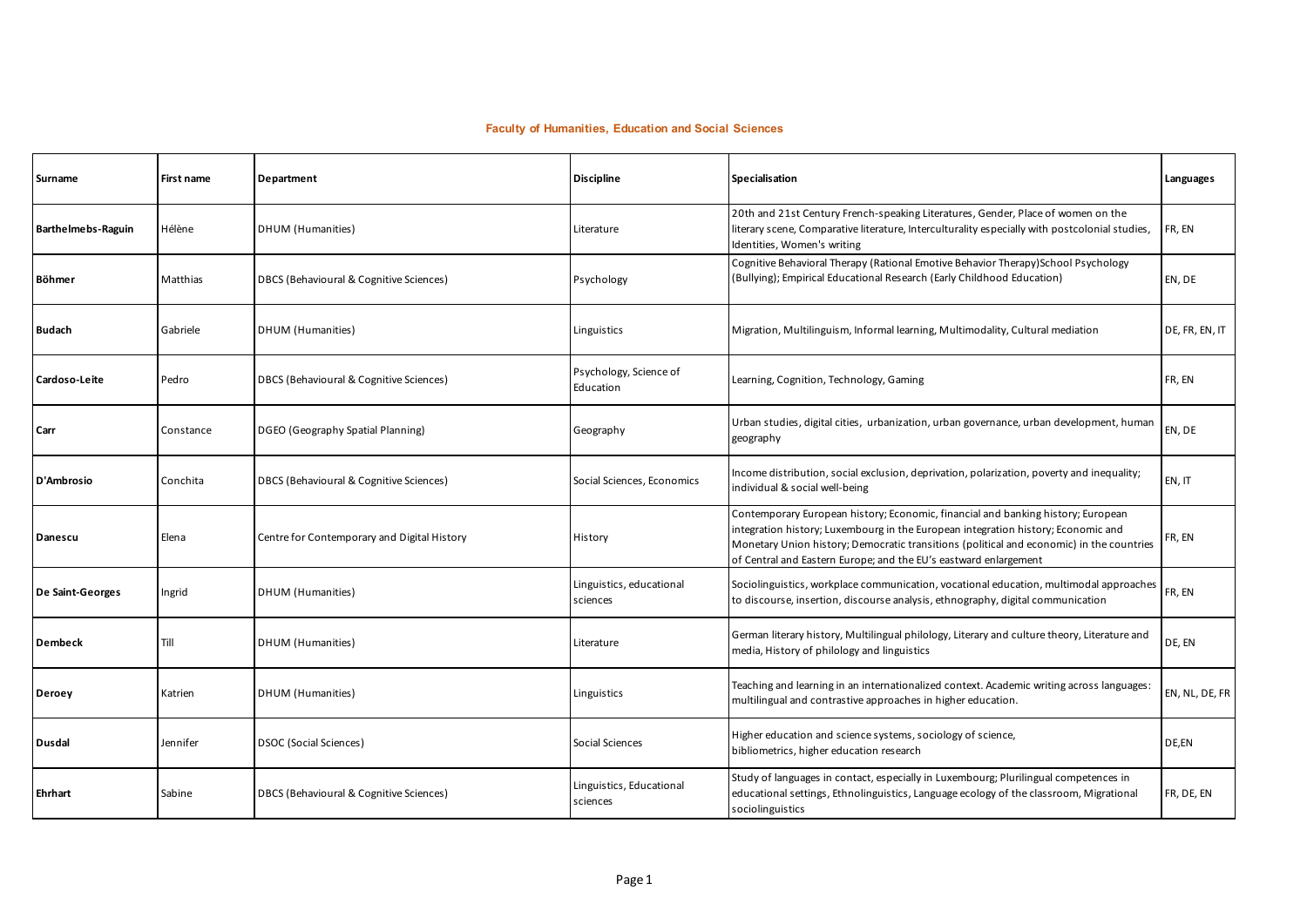| Surname    | First name | Department                                        | <b>Discipline</b>                                          | Specialisation                                                                                                                                                                                                                                                                                                                                    | Languages                  |
|------------|------------|---------------------------------------------------|------------------------------------------------------------|---------------------------------------------------------------------------------------------------------------------------------------------------------------------------------------------------------------------------------------------------------------------------------------------------------------------------------------------------|----------------------------|
| Fischbach  | Antoine    | Education and Social Work, LUCET                  | Psychology, Educational<br>Sciences                        | Educational and psychological measurement, large-scale assessment, computer-based<br>testing                                                                                                                                                                                                                                                      | LU, EN, DE, FR             |
| Gilles     | Peter      | DHUM (Humanities)                                 | Linguistics                                                | Luxembourgish linguistics, language variation & change, corpus linguistics, digital<br>humanities, phonetics/phonology                                                                                                                                                                                                                            | DE                         |
| Glaurdic   | Josip      | DSOC (Social Sciences)                            | <b>Political Sciences</b>                                  | Comparative politics, international relations, conflict and post-conflict studies, voters and<br>elections                                                                                                                                                                                                                                        | EN                         |
| Harmsen    | Robert     | DSOC (Social Sciences)                            | <b>Political Sciences</b>                                  | European Public Policy, Europeanisation, Euroscepticism, Comparative Politics<br>(Europe/North America), Human Rights                                                                                                                                                                                                                             | EN, FR                     |
| Hesse      | Markus     | DGEO (Geography Spatial Planning)                 | Geography                                                  | Urban geography, European urban development, metropolitan governance, transport and<br>logistics in spatial context [Geographie oder Stadt-/Raumplanung]                                                                                                                                                                                          | DE, EN                     |
| Hofmann    | Frank      | DHUM (Humanities)                                 | Philosophy                                                 | Consciousness, Knowledge, Laws of nature, Ontology, Science                                                                                                                                                                                                                                                                                       | DE, EN                     |
| Högenauer  | Anna-Lena  | Social Sciences                                   | <b>Political Sciences</b>                                  | European Union politics, democracy and parliamentarism in the EU, small state studies,<br>environment policy, Brexit                                                                                                                                                                                                                              | EN, DE, FR                 |
| Houssemand | Claude     | DESW (Education and Social Work)                  | Psychology, Educational<br>Sciences and Social<br>Sciences | Cognitive psychology: intelligence, cognition, creativity and robotics                                                                                                                                                                                                                                                                            |                            |
| Jones      | Catherine  | Geography and Spatial Planning                    | Geography                                                  | Location-based services and place-making/play, social, urban modelling and analysis,<br>Cartographic models and data representation with User research for geovisualisation,<br>Geohumanities and Cultural Heritage, Geotechnology for situated learning [associated to<br>digital quantitative geography, collaborative gis or citizen science.] | EN                         |
| Kmec       | Sonja      | DHUM (Humanities)                                 | History                                                    | European History (16th-21st centuries), Cultural Studies: Social Memory, Spatial<br>Representations, Gender                                                                                                                                                                                                                                       | DE, FR, EN                 |
| Koenig     | Ariane     | DSOC (Social Sciences)                            | Social Sciences                                            | Education & instruction / Sociology & social sciences                                                                                                                                                                                                                                                                                             | DE, FR, EN, ES,<br>IT, LUX |
| Kornadt    | Anna       | <b>DBCS</b><br>(Behavioural & Cognitive Sciences) | Psychology                                                 | Aging and lifespan development. Influence of views on aging on developmental processes<br>as well as personality and self-development in older age                                                                                                                                                                                                | DE, EN                     |
| Lenz       | Thomas     | Luxembourg centre for Educational Testing         | Education, Sociology                                       | Social Sciences/Education; Social inequalities, Educational Reporting, History of Education DE, EN                                                                                                                                                                                                                                                |                            |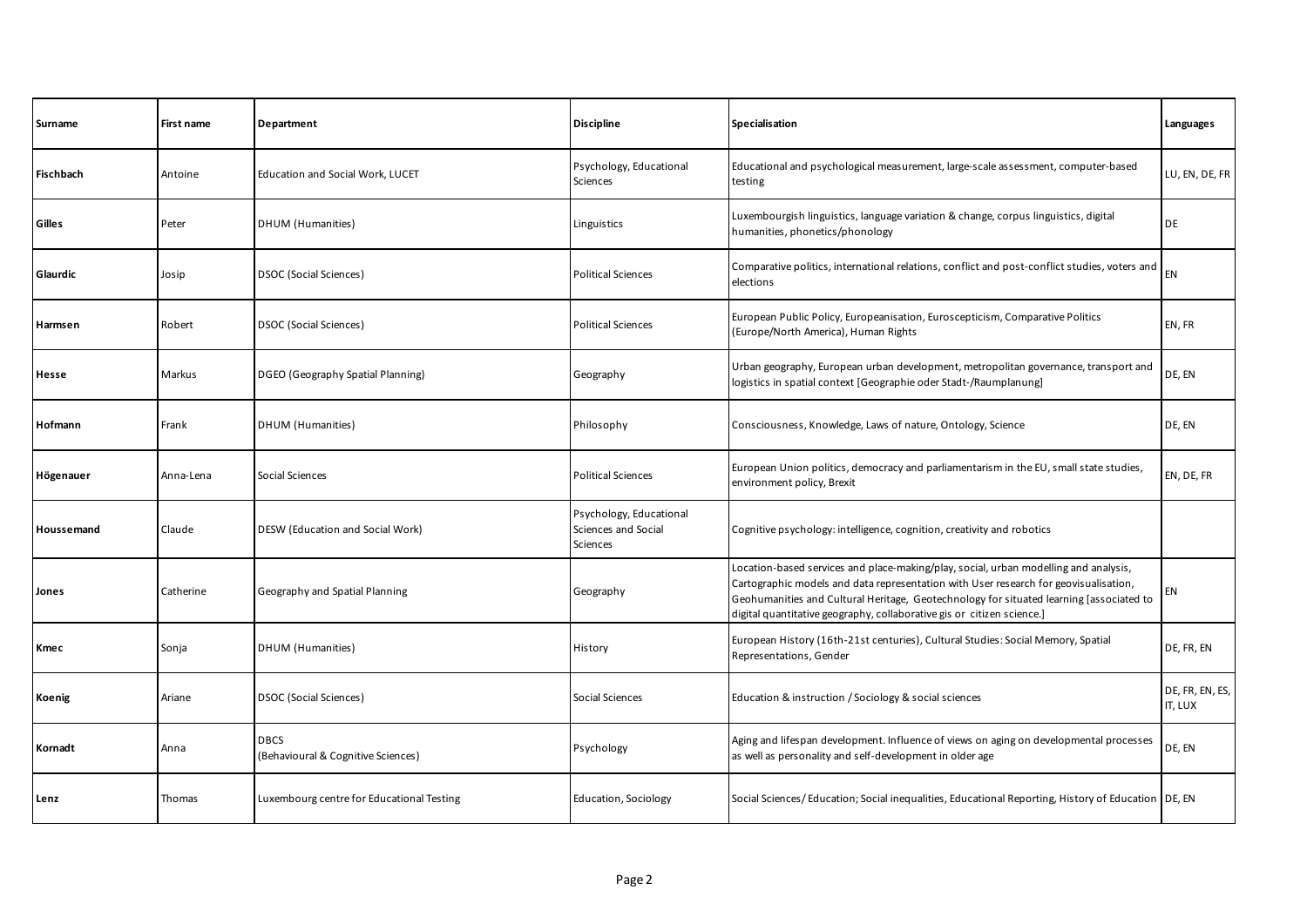| Surname      | First name   | Department                                          | <b>Discipline</b>                    | Specialisation                                                                                                                                                                                                                                                               | Languages                |
|--------------|--------------|-----------------------------------------------------|--------------------------------------|------------------------------------------------------------------------------------------------------------------------------------------------------------------------------------------------------------------------------------------------------------------------------|--------------------------|
| Majerus      | Benoit       | Centre for Contemporary and Digital History         | History                              | World War One, World War Two, History of Psychiatry, Financial History                                                                                                                                                                                                       | DE, FR, EN               |
| Margue       | Michel       | DHUM (Humanities)                                   | History                              | Study of medieval Lotharingia, Study of the territorial principality of Luxembourg, Study of<br>the symbolism of power in the Middle Ages                                                                                                                                    | <b>FR</b>                |
| Mein         | Georg        | DHUM (Humanities)                                   | Literature, Philosophy,<br>Education | Theory and history of media, Literary theory, 18th to 21th century poetry and aesthetics                                                                                                                                                                                     | DE                       |
| Max          | Charles      | DESW (Education and Social Work)                    | Educational sciences                 | Learning with technology, HCI, interactions within socio-digital activity systems and multi-<br>device environments, smart living, experience design, competence development, socio-<br>cultural theory, developmental work [learning, human and digital interaction and ed] | DE, FR, EN               |
| Miessen      | Markus       | DGSP (Department of Geography and Spatial Planning) | Architecture                         | Critical Spatial Practice, Urban Regeneration, Spatial Politics, Institution Building                                                                                                                                                                                        | DE, EN                   |
| Millim       | Anne-Marie   | DHUM (Humanities)                                   | Literature                           | Victorian Literature, Life Writing, Non-Fictional Genres                                                                                                                                                                                                                     | LU, EN, DE,<br><b>FR</b> |
| Murdock      | Elke         | <b>DBCS</b><br>(Behavioural et Cognitive Sciences)  | Psychology                           | Biculturalism, Families in multicultural contexts, Identity construal, Attitude to<br>multiculturalism, Intergenerational value transmission                                                                                                                                 | DE, EN                   |
| Nienaber     | <b>Birte</b> | DGEO (Geography Spatial Planning)                   | Geography                            | Political geography, Border studies, Migration, Rural geography; European spatial planning<br>and development                                                                                                                                                                | DE. EN                   |
| Niepel       | Christoph    | <b>DBCS</b><br>(Behavioural et Cognitive Sciences)  | Psychology                           | Educational psychology, Assessment, Personality psychology                                                                                                                                                                                                                   | EN, DE                   |
| Pit-ten Cate | Ineke        | Luxembourg Centre for Educational Testing           | Educational sciences,<br>Psychology  | Special Educational Needs; Inclusion; Attitudes; Teacher diagnostic competence; Teacher<br>Efficacy; Social Participation; Psychosocial Wellbeing of Children with Chronic Illness and<br>Disability; Family Adjustment                                                      | DE,EN                    |
| Poncelet     | Débora       | <b>DESW</b> (Education and Social Work)             | <b>Educational sciences</b>          | Relationship between school and family, Parental involvement in children's education,<br>Parental educational strategies, The "go-between" child as School-Family link                                                                                                       | <b>FR</b>                |
| Powell       | Justin       | DSOC (Social Sciences)                              | Sociology, Educational sciences      | Sociology of Education, Comparative & international education, Inclusive Education,<br>Higher Education, Science Studies                                                                                                                                                     | EN                       |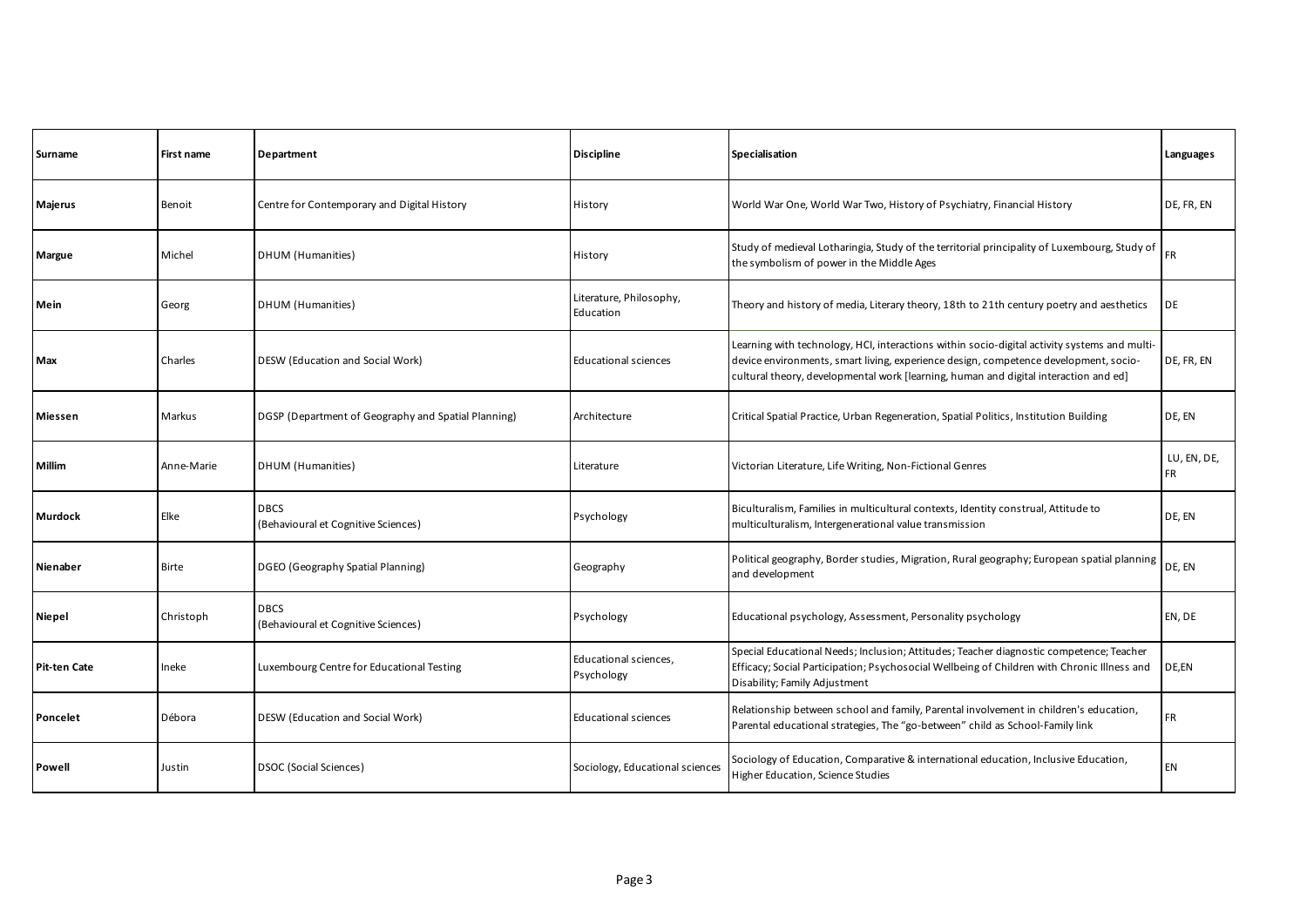| Surname         | First name   | Department                                         | <b>Discipline</b>           | <b>Specialisation</b>                                                                                                                                                                                                                                                                                                                                                                                                                            | Languages   |
|-----------------|--------------|----------------------------------------------------|-----------------------------|--------------------------------------------------------------------------------------------------------------------------------------------------------------------------------------------------------------------------------------------------------------------------------------------------------------------------------------------------------------------------------------------------------------------------------------------------|-------------|
| Purschke        | Christoph    | DHUM (Humanities)                                  | Linguistics                 | Sociolinguistics (multilingualism & ideologies, variation & change, attitudes & perception),<br>natural language processing (low-resource languages, social media analysis, computational<br>sociolinguistics, corpus linguistics), participatory research (crowdsourcing, citizen<br>science, mobile research apps, tool development), theoretical approaches (cultural<br>theory, theory of science, philosophy of language, social semiotics) | DE,EN,FR,LU |
| Raleigh         | Thomas       | DHUM (Humanities)                                  | Philosophy                  | Philosophy of Mind and Artificial Intelligence                                                                                                                                                                                                                                                                                                                                                                                                   | <b>EN</b>   |
| Roelens         | Natalie      | <b>DHUM</b> (Humanities)                           | Literature                  | Travel literature, Urban semiotics                                                                                                                                                                                                                                                                                                                                                                                                               | FR, IT      |
| Samuel          | Robin        | DSOC (Social Sciences)                             | Social Sciences, Sociology  | Social Inequality, Work, Health, Well-Being, Sustainability, Young People, Life Course,<br>Research Methods                                                                                                                                                                                                                                                                                                                                      | EN, DE      |
| Schiltz         | Christine    | DBCS (Behavioural & Cognitive Sciences)            | Psychology                  | Numerical cognition, Face Perception, Cognitive development, Functional Neuro-imaging                                                                                                                                                                                                                                                                                                                                                            | EN, FR, DE  |
| Schulz          | Christian    | DGEO (Geography Spatial Planning)                  | Geography                   | Economic Geography, Sustainability Transitions, Regional Development, Border Studies                                                                                                                                                                                                                                                                                                                                                             | DE          |
| Siry            | Christine    | DESW (Education and Social Work)                   | <b>Educational sciences</b> | Science education, early childhood education, qualitative research methods, sociocultural<br>theory, primary teacher education                                                                                                                                                                                                                                                                                                                   | EN, DE      |
| <b>Steveker</b> | Lena         | DHUM (Humanities)                                  | English studies             | English Studies: early modern studies, especially English drama and popular culture; early<br>modern news culture; British fiction of the 20th and 21st centuries; British popular<br>culture of the 20th and 21st centuries; British cultural memories                                                                                                                                                                                          | EN, DE      |
| Tore            | Gian-Maria   | DHUM (Humanities)                                  | Linguistics                 | Art & art history / Languages & linguistics / Communication & mass media                                                                                                                                                                                                                                                                                                                                                                         | FR, IT      |
| <b>Traue</b>    | <b>Boris</b> | DESW (Education and Social Work)                   | Social Sciences             | Social and educational interventions and services; identity and subjectivity;<br>communication, power and knowledge; visual studies                                                                                                                                                                                                                                                                                                              | DE, EN, FR  |
| Van der Meulen  | Marian       | <b>DBCS</b><br>(Behavioural et Cognitive Sciences) | Psychology                  | Brain imaging techniques, clinical neuropsychology, memory and cognition, pain<br>processing                                                                                                                                                                                                                                                                                                                                                     | EN, FR, L   |
| Weis            | Monique      | DHUM (Humanities)                                  | History                     | Duchy of Luxembourg in the 16th and 17th centuries as periphery and borderland of the<br>Low Countries; the concept of Early Modern mobilities in its various applications; Early<br>Modern religious and political history in an interdisciplinary perspective                                                                                                                                                                                  | DE,EN       |